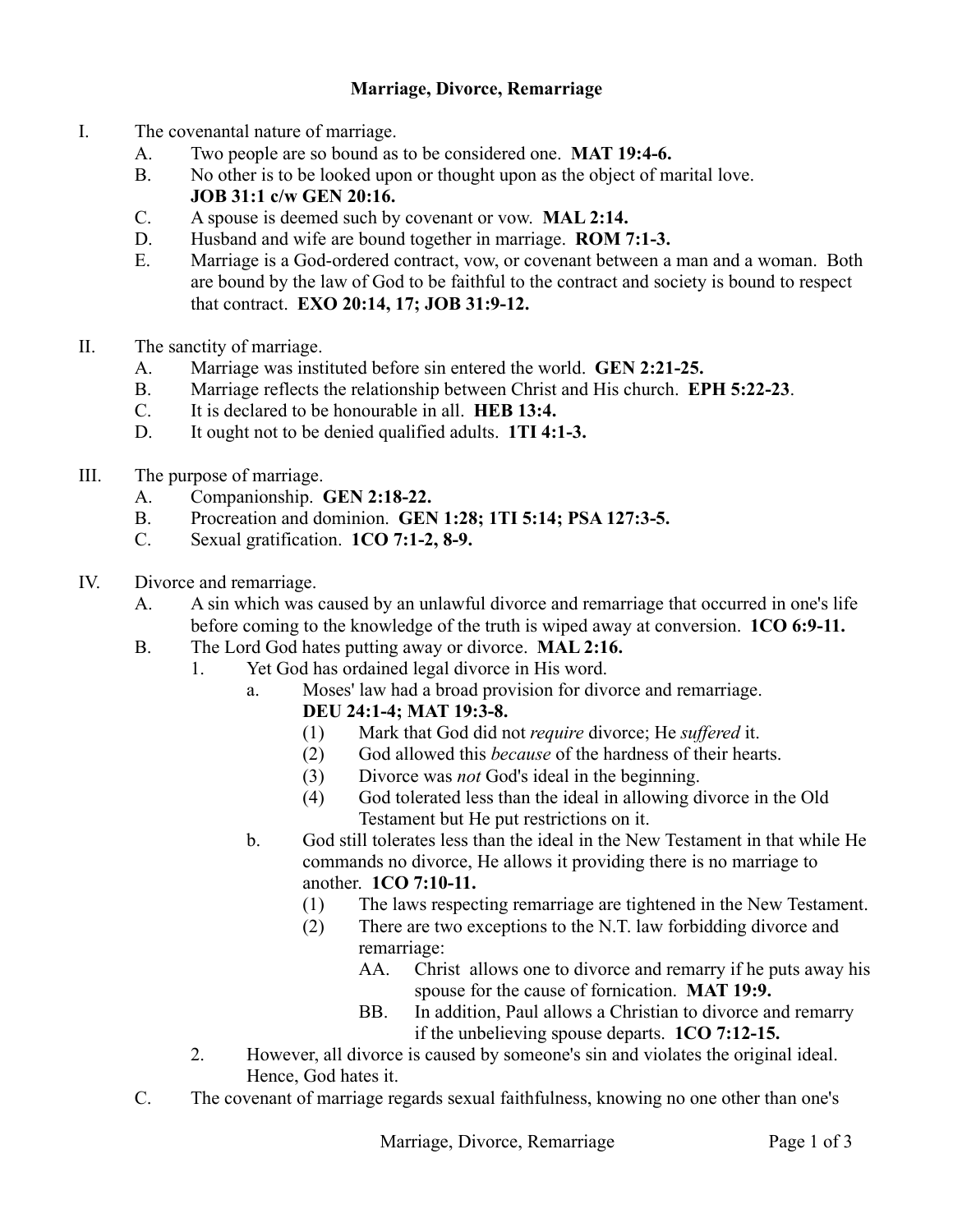spouse sexually. **JOB 31:1; ROM 7:2-3; EXO 20:14.**

- D. If one spouse commits fornication, then the innocent spouse is allowed to divorce the guilty party and remarry. However, anyone who marries the guilty party who has been divorced commits adultery. **MAT 5:31-32.** 
	- 1. *Believing* couples who divorce because of something other than marital infidelity must remain uninvolved sexually or maritally with any other. Their only valid relationship is through reconciliation. **1CO 7:10-11.**
	- 2. The divorced who becomes involved sexually with a third party commits an *act of adultery* since the covenant is still in force.
		- a. An act of adultery can be forgiven. **REV 2:22.**
		- b. An act of adultery puts the offender at the mercy of the offended since the offended is then free to remarry, per **MAT 5:31-32.**
		- c. If the offended chooses to remarry, the offender is not released from covenant and must remain single.
		- d. Remember that proven *adultery of the heart* is indeed adultery. **MAT 5:28.**
	- 3. The divorced who unlawfully *marries* another commits adultery (**MAT 19:9**) and enters into a *state of adultery*.
		- a. A new covenantal commitment with another party is struck while the first covenant is still in force.
		- b. This action makes the new partner an adulterer per **MAT 5:32**, which proves that the first marriage covenant was still in force.
		- c. The remarried divorced person becomes an adulterous bigamist in God's eyes but frees the first spouse to remarry.
		- d. The remarried divorced person is now in a *state of adultery*, regardless of what the first spouse does or does not do.
		- e. How does one vow to think of none other as the object of marital love (the substance of the marriage covenant, **JOB 31:1**) to *two* people?
		- f. Appeals to texts like **EZR 10:2-3** will not remedy this situation.
			- (1) We are under a New Testament with stricter rules for marriage.
			- (2) If undoing an adulterous marriage was in fact a simple matter of admitting one's error and putting away the second spouse, this could be done over and over, making a mockery of N.T. directives for marriage.
- E. Divorce is *not* considered covenant-breaking unless there is an unlawful relationship developed: fornication or remarriage. Therefore, divorce of itself is not grounds for disinheritance from the kingdom of God (the church).
- F. If an unbeliever departs, a believer is no longer bound to the marriage (**1CO 7:15**). The believer may be divorced and remarried. This is not the case with the unbeliever, per **MAT 5:32**.
- G. The rule is that divorced persons are not free to remarry unless:
	- 1. death breaks the bond. **ROM 7:2.**
	- 2. the divorce is because of fornication. **MAT 5:32; 19:9**.
	- 3. the unbeliever departs, breaking the bond. **1CO 7:15 c/w 1CO 7:27, 39.**
- H. Consider the doctrine of divorce outlined in **1CO 7:10-15**.
	- 1. The word *depart* here translates the Greek *chorizo* (SRN #5563), which is rendered *put asunder* in **MAT 19:6** in which Christ was dealing with the issue of divorce.
	- 2. However, *depart* in both Greek and English refers to departing a place geographically (**ACT 18:1-2**, [*chorizo*]) and departing a condition